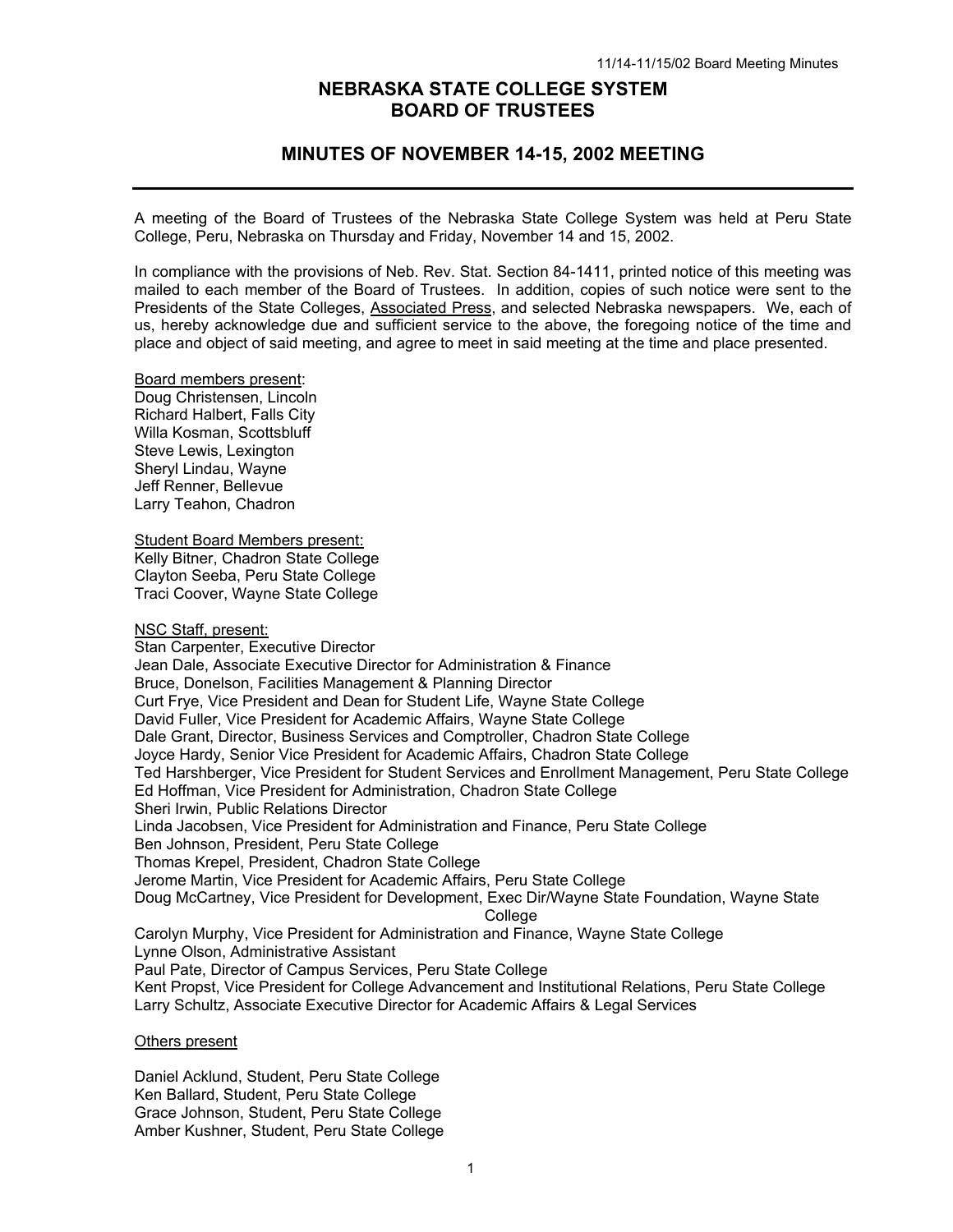Natalie Leseberg, Student, Peru State College Jeremy Muckey, Student, Peru State College Keri White, Student, Peru State College

# **Thursday, November 14, 2002**

The Academic and Personnel Committee and the Fiscal and Facilities Committee met separately starting at 10:00 a.m. to discuss agenda items. No action was taken. The committee meetings adjourned at 12:00 p.m.

The Board of Trustees met to discuss development of Board goals that coincide with the newly adopted Strategic Plan.

The Board of Trustees and the Executive Director met with members of the Faculty Senate, Student Senate, support and professional staff employees and Peru State College Foundation representatives throughout the remainder of the afternoon.

### **Friday, November 15, 2002**

## **CALL TO ORDER—BUSINESS MEETING**

Board Chair Lindau called the business meeting to order at 8:00 a.m.

# **APPROVAL OF MEETING AGENDA**

The meeting agenda for November 15, 2002 was approved as amended.

### **APPROVAL OF MINUTES**

Minutes of the September 9-10 meeting were unanimously approved.

# **ITEMS FOR DISCUSSION AND ACTION**

### **Academic and Personnel Committee**

#### Personnel Recommendations

A motion to approve the personnel recommendations submitted by the colleges was recommended by the committee to the full Board, which unanimously approved the motion. (Copies are attached to the official minutes.)

### Change in Degree of Business Administration Technology Program at Peru State College

A motion to approve the change in degree of the Business Administration Technology program from Bachelor of Technology (BT) to Bachelor of Applied Science (BAS) at Peru State College was recommended by the committee to the full Board, which unanimously approved the motion.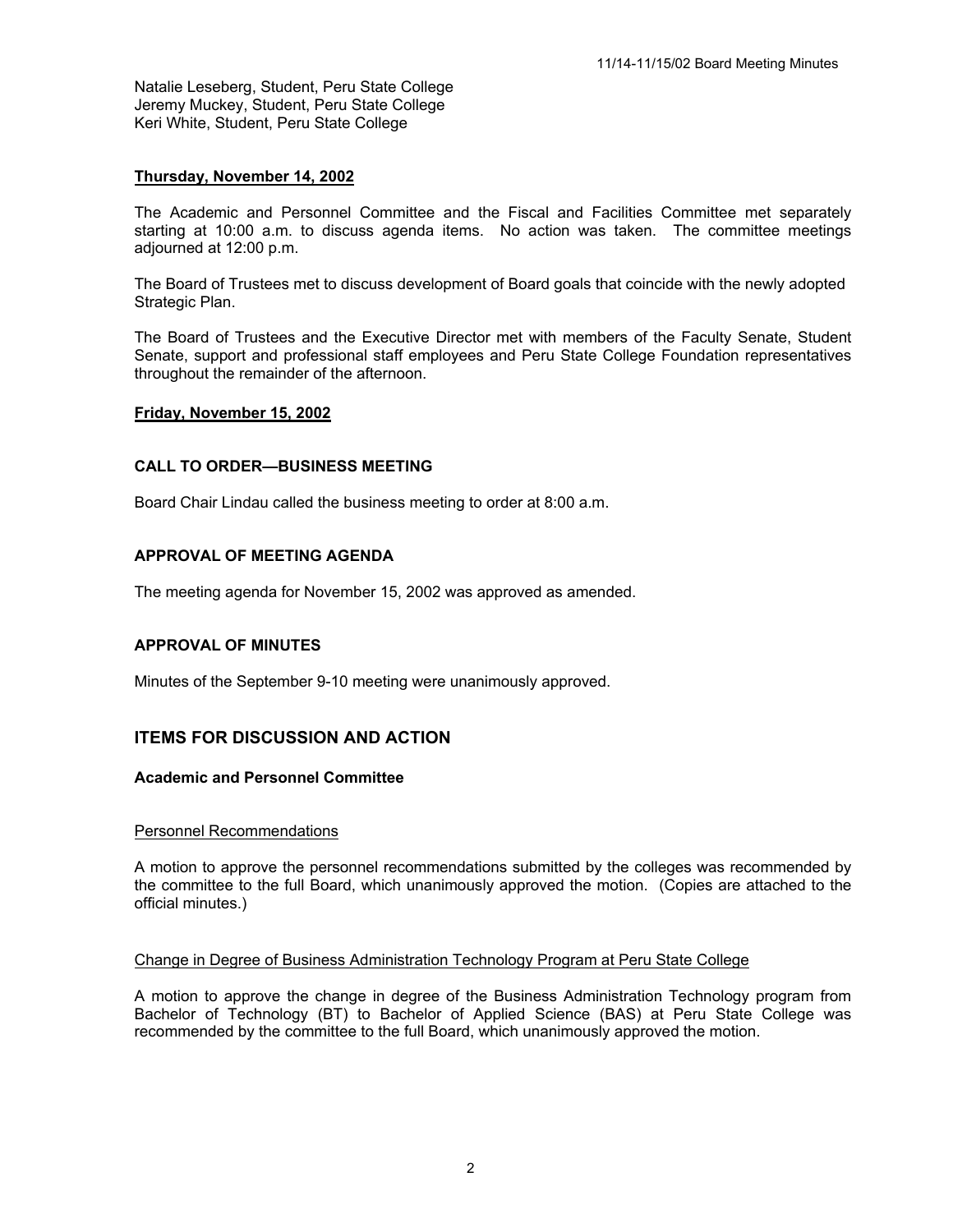# Elimination of Computer Science Degree at Peru State College

A motion to approve the elimination of the Computer Science degree at Peru State College as well as a name change in the existing Management Information Systems Option within the Business program to Computer and Management Information Systems was recommended by the committee to the full Board, which unanimously approved the motion.

## **Fiscal and Facilities Committee**

## Operations Audit Reports

A motion to accept the operations audit reports for the colleges for the year ended June 30, 2002 was recommended by the committee to the full Board, which unanimously approved the motion. Voting aye: Christensen, Halbert, Kosman, Lewis, Lindau, Renner, and Teahon. Voting nay: None. Student Opinion aye: Bitner and Seeba.

# Revenue Bond Audit Reports

A motion to accept the 2001-2002 Revenue Bond Audit reports as submitted for each of the State Colleges by KPMG, LLP was recommended by the committee to the full Board, which unanimously approved the motion. Voting aye: Christensen, Halbert, Kosman, Lewis, Lindau, Renner, and Teahon. Voting nay: None. Student Opinion aye: Bitner and Seeba.

# Revised Preliminary 2002-03 Operating Budgets

A motion to approve the revised preliminary 2002-03 operating budgets as submitted by the System Office and the colleges was recommended by the committee to the full Board, which unanimously approved the motion. Voting aye: Christensen, Halbert, Kosman, Lewis, Lindau, Renner, and Teahon. Voting nay: None. Student Opinion aye: Bitner and Seeba. (Copies are attached to the official minutes.)

### Authorize Executive Director to Sign Rice HVAC Project Contract at Wayne State College

A motion to authorize the Executive Director to sign a contract for the Rice HVAC project at Wayne State College was recommended by the committee to the full Board, which unanimously approved the motion. Voting aye: Christensen, Halbert, Kosman, Lewis, Lindau, Renner, and Teahon. Voting nay: None. Student Opinion aye: Bitner and Seeba.

# Authorize Executive Director to Sign the Water Filtration Project Contract at Peru State College

A motion to authorize the Executive Director to sign a contract for the Water Filtration project at Peru State College was recommended by the committee to the full Board, which unanimously approved the motion. Voting aye: Christensen, Halbert, Kosman, Lewis, Lindau, Renner, and Teahon. Voting nay: None. Student Opinion aye: Bitner and Seeba.

### Authorize Executive Director to Sign the Water Filtration Project Contract at Peru State College

A motion to authorize the Executive Director to sign a contract for the Heritage Trail project at Chadron State College was recommended by the committee to the full Board, which unanimously approved the motion. Voting aye: Christensen, Halbert, Kosman, Lewis, Lindau, Renner, and Teahon. Voting nay: None. Student Opinion aye: Bitner and Seeba.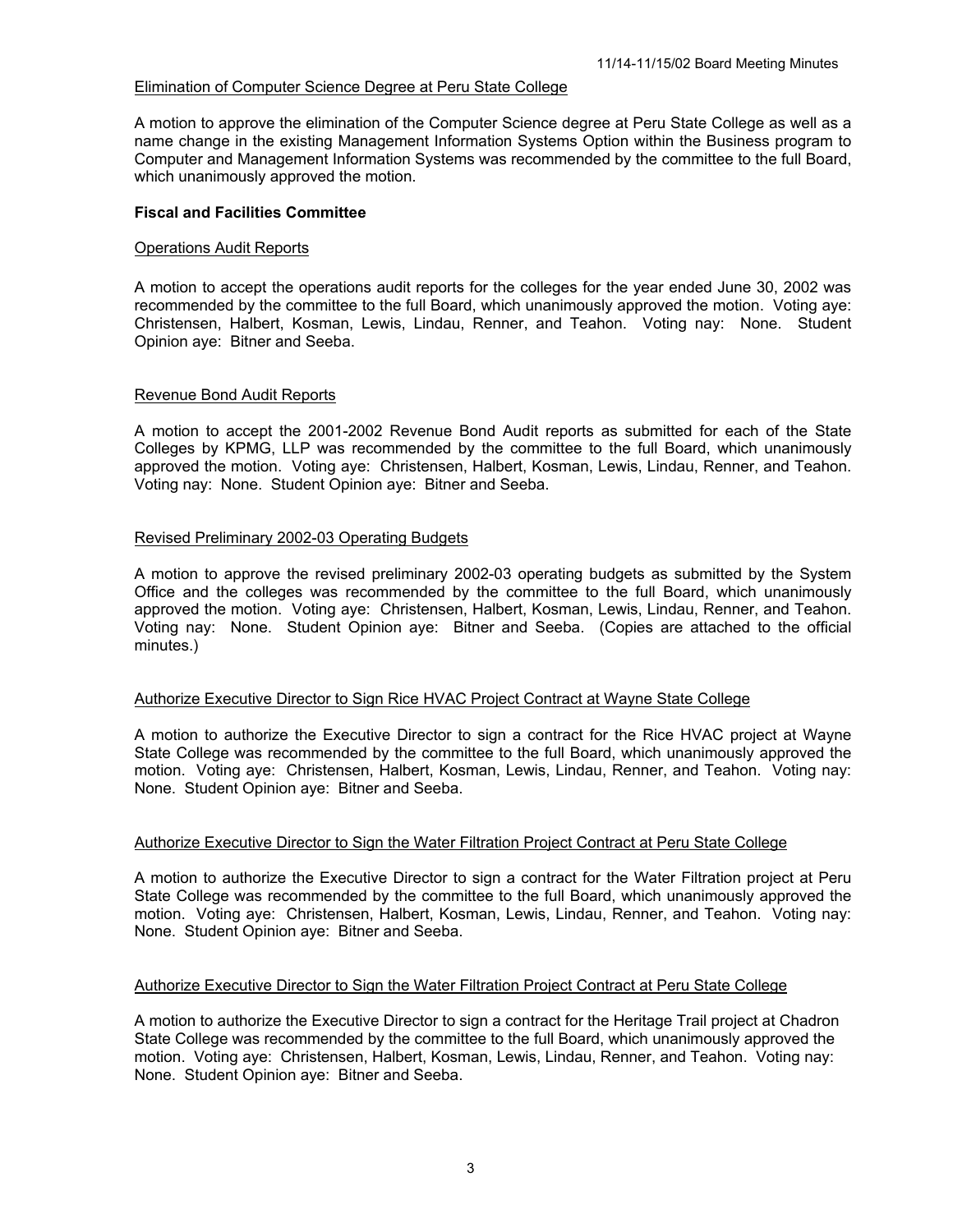# Authorize Reallocation of Contingency Maintenance Funds

A motion to authorize the following reallocation of contingency maintenance funds for Wayne State College was recommended by the committee to the full Board, which unanimously approved the motion. Voting aye: Christensen, Halbert, Kosman, Lewis, Lindau, Renner, and Teahon. Voting nay: None. Student Opinion aye: Bitner and Seeba.

## WAYNE STATE COLLEGE

| From Resolution 2002 | \$90,000,00 | Terrace Hall-roof replace/downspouts  |
|----------------------|-------------|---------------------------------------|
| to be used for       |             |                                       |
| Resolution 2002      | \$90,000,00 | Neihardt Hall-roof replace/downspouts |

# Approve Spending Revenue Bond Surplus Funds for Neal Hall Repairs at Peru State College

A motion to approve a request to spend \$6,000 of revenue bond surplus funds for repairs on Neal Hall at Peru State College due to water main break was recommended by the committee to the full Board, which unanimously approved the motion. Voting aye: Christensen, Halbert, Kosman, Lewis, Lindau, Renner, and Teahon. Voting nay: None. Student Opinion aye: Bitner and Seeba.

### Ratify Final Completion of Hoyt Science Addition and Renovation at Peru State College

A motion to ratify the final completion of Hoyt Science addition and renovation at Peru State College was recommended by the committee to the full Board, which unanimously approved the motion.

### Ratify Final Completion of Campus Services Building Addition and Renovation at Peru State College

A motion to ratify the final completion of Campus Services Building addition and renovation at Peru State College was recommended by the committee to the full Board, which unanimously approved the motion.

# Ratify Substantial Completion of Lied Performing Arts Center at Wayne State College

A motion to ratify the substantial completion of Lied Performing Arts Center at Wayne State College was recommended by the committee to the full Board, which unanimously approved the motion.

# Accept Program Statements for Edna Work Hall, Sparks Hall, Agriculture Classroom/Laboratory/Arena and Optional Proposal to Administration Building at Chadron State College

A motion to accept the program statements for Edna Work Hall, Sparks Hall, Agriculture Classroom/Laboratory/Arena and to accept the optional proposal to the program statement for the Administration Building all at Chadron State College was recommended by the committee to the full Board, which unanimously approved the motion.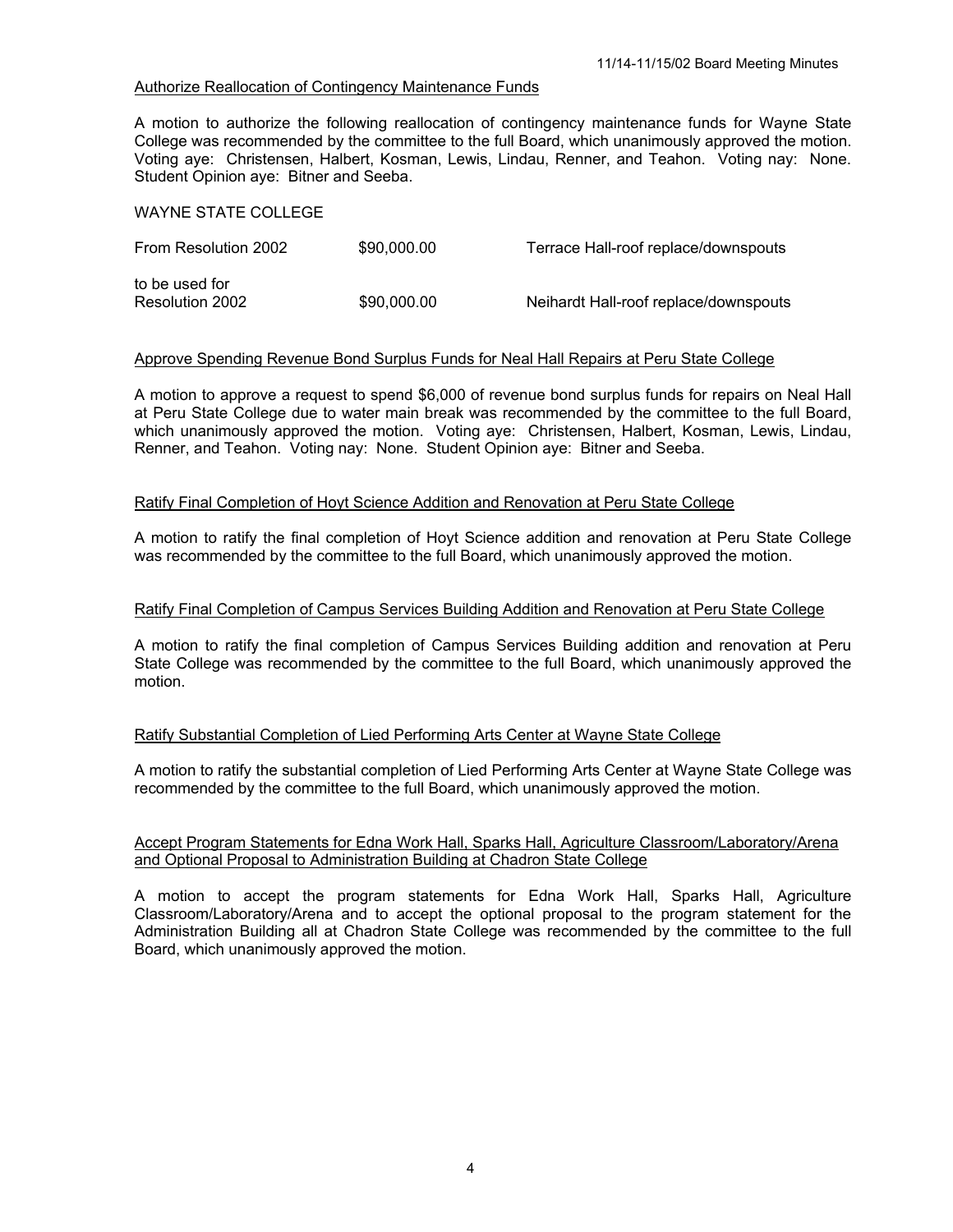## LB 309 Allocations and Retrievals

A motion to approve the allocations and retrievals of LB 309 funding was recommended by the committee to the full Board, which unanimously approved the motion. Voting aye: Christensen, Halbert, Kosman, Lewis, Lindau, Renner, and Teahon. Voting nay: None. Student Opinion aye: Bitner and Seeba.

Chadron State College:

Acceptance of \$29,750.00 to replace refractory on Hurst boiler in the heat plant Acceptance of \$5,525.00 for structural repair to stairs in Armstrong Gymnasium Retrieval of \$544.00 for condensate line repair between the Library and Armstrong Gym

Peru State College:

Acceptance of \$15,000.00 to replace automatic compressor drain valves across campus Acceptance of \$5,100.00 and \$1,300.00 to replace the water softener in the heating plant Acceptance of \$4,000.00 to replace the chiller compressor in the theater Acceptance of \$1,734.00 to repair crack in east wall of heat plant Retrieval of \$9,627.95 for mechanical room renovation in the Al Wheeler Activity Center Retrieval of \$18,502.15 for HVAC system upgrade in T.J. Majors

Wayne State College: Acceptance of \$12,750.00 for the design of an ADA accessible restroom in Conn Library

### Contracts and Change Orders

A motion to approve the following contracts and change order submitted by Wayne and Peru State Colleges was recommended by the committee to the full Board, which unanimously approved the motion. Voting aye: Christensen, Halbert, Kosman, Lewis, Lindau, Renner, and Teahon. Voting nay: None. Student Opinion aye: Bitner and Seeba.

Wayne State College Contract

- Neihardt Hall (Renovation) \$2,703,049
- Neihardt Hall (Roof replacement, gutters, downspouts) \$99,850

Peru State College Change Order

• Library/Old Gym (replacement of metal siding on south side of Library penthouse) - \$33,021

### Grant Applications and Awards

A motion to approve the following grant applications and awards as submitted by the colleges was recommended by the committee to the full Board, which unanimously approved the motion. Voting aye: Christensen, Halbert, Kosman, Lewis, Lindau, Renner, and Teahon. Voting nay: None. Student Opinion aye: Bitner and Seeba.

Chadron Application

• Nebraska Partnership for Quality Teacher Education (Nebraska Department of Education) -- \$25,251

Chadron Awards

- Wetland Education: The Development of a Study Site and Preparation of Supplies for a Site near Fort Clatsop, Oregon (USGS National Wetlands Research Center) -- \$19,296
- Student Support Services Program (U.S. Department of Education, Federal TRIO Programs) -- \$229,338

Peru Award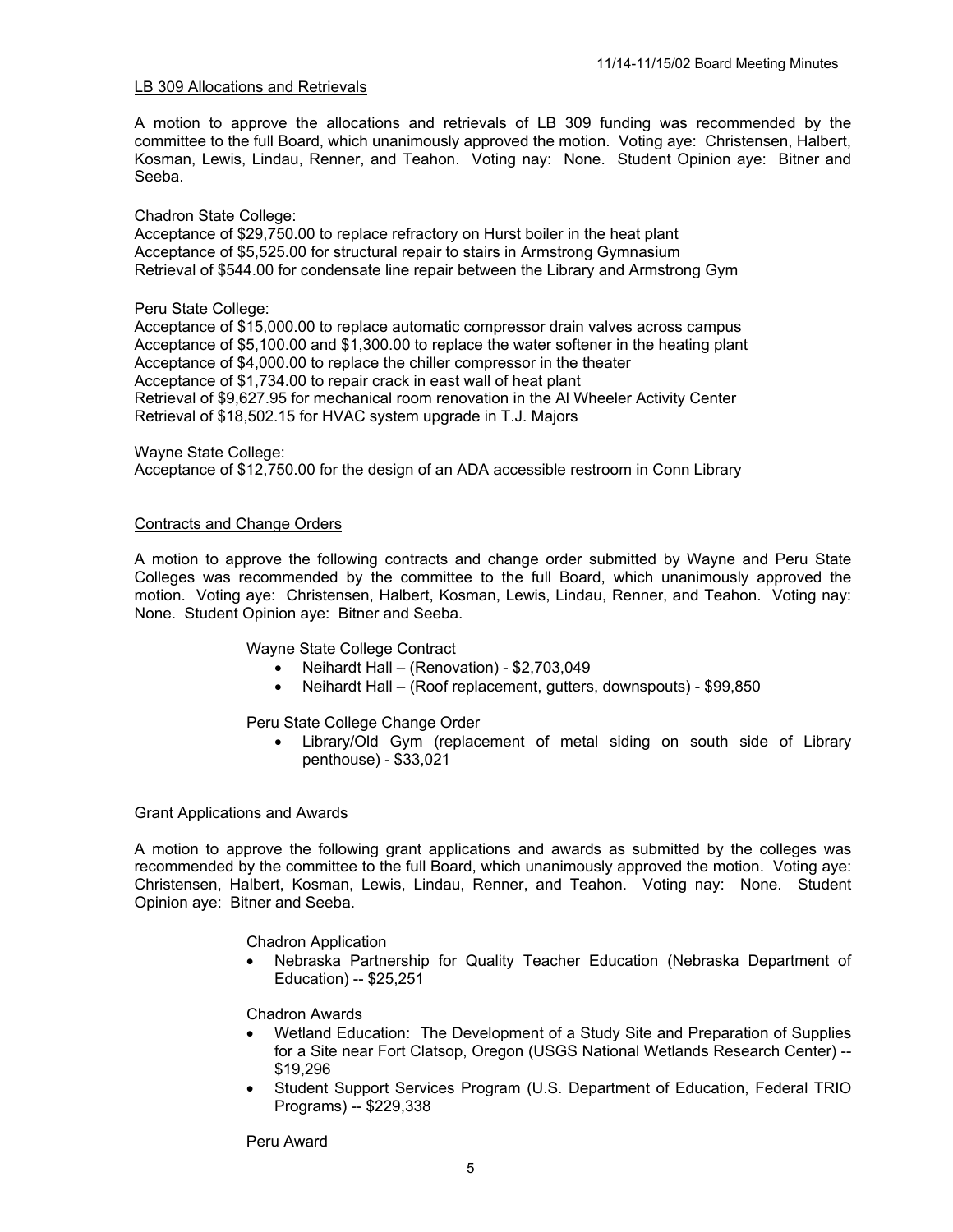• Student Support Services-TRIO-84.042A (U.S. Department of Education) -- \$263,019

#### Wayne Awards

- Biological Diversity of Mongolia Aquatic Insects (National Science Foundation through the Academy of Natural Sciences of Philadelphia) -- \$26,527 (over three year period)
- Wayne State Quality Teacher Education Project (Nebraska Department of Education) -- \$35,880

### **ITEMS FOR INFORMATION AND DISCUSSION**

#### **Academic and Personnel**

#### Personnel Actions

Personnel actions not requiring Board approval were reported for information. (Copies are attached to the official minutes.)

#### Collective Bargaining Update

Executive Director Carpenter asked that the Board meet in Executive Session at the end of the public meeting to discuss labor negotiations.

#### Summer Enrollment Reports

Summer 2002 enrollment reports from each state college not requiring Board approval were reported for information. (Copies are attached to the official minutes.)

#### Summer Instructional Load Reports

Summer 2002 instructional load reports from each state college not requiring Board approval were reported for information. (Copies are attached to the official minutes.)

### Athletic Gender Equity Reports

Each of the colleges reported on their plans to reach compliance with Title IX requirements. (Copies are attached to the official minutes.)

#### Quantitative Academic Reports

The annual Quantitative Academic Report provided Board members with a status of all undergraduate and graduate programs. The report identified the number of graduates on average for the past five years by major, and the average number of student credit hours provided by full-time equivalent faculty assigned by department. (Copies are attached to the official minutes.)

### Board of Trustees Scholarship Acceptance Report

Each of the colleges reported the number of Board of Trustees Scholarships offered to entering freshmen, and the actual number in effect for each academic class (freshmen, sophomore, junior and senior). (Copies are attached to the official minutes.)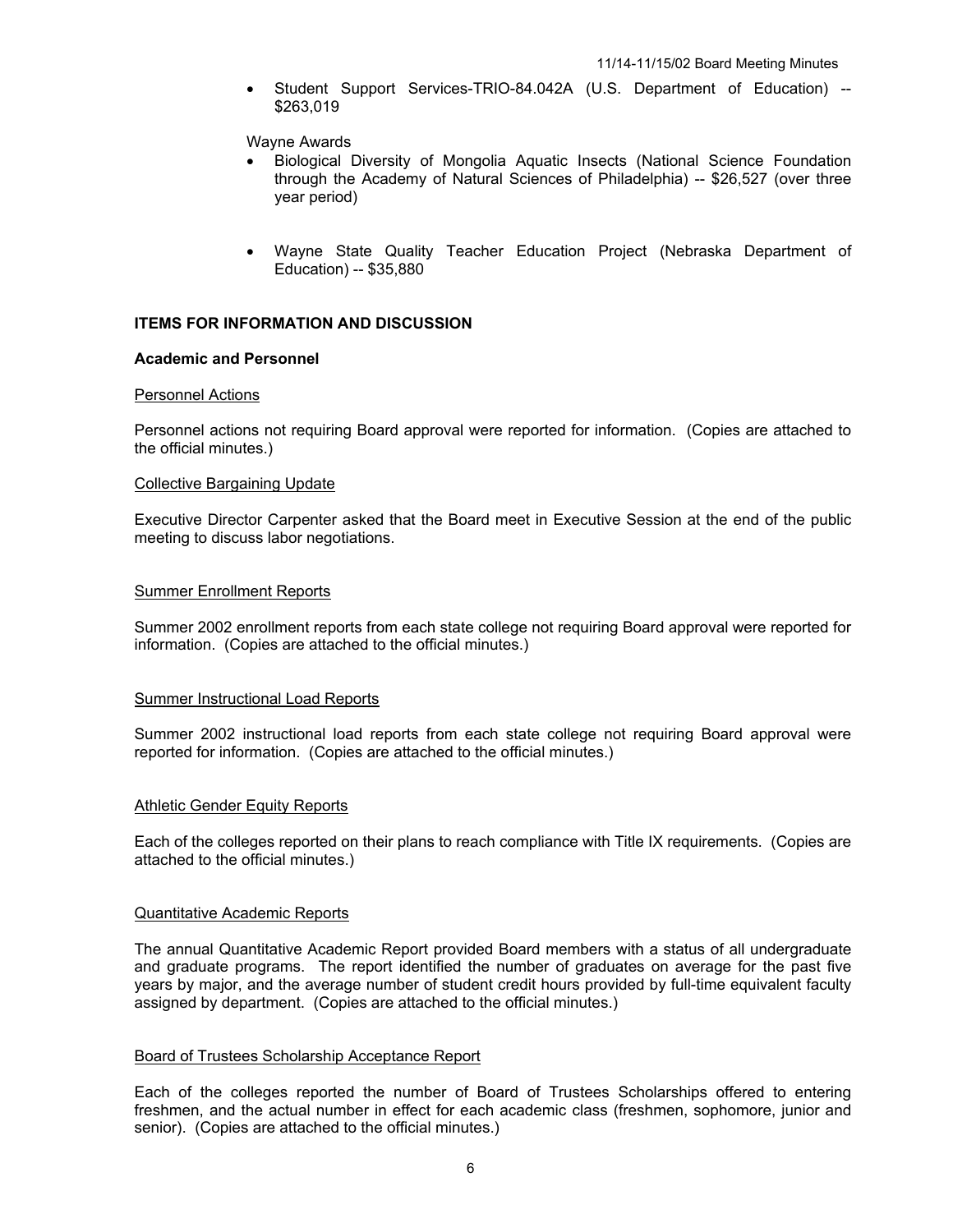# Off-Campus and Early Entry Course Offerings Report

Board members were provided a summary of off-campus and early-entry courses offered during 2001- 02. Over 975 courses were offered at 82 locations throughout the state to over 11,750 students. (Copies are attached to the official minutes.)

# **Fiscal and Facilities**

### Grant Applications and Award

The following grant application and awards were presented to the Board for information.

Chadron State College Award

• Applied Methods for Interpretation of Wetland and Seagrass Habitats: Wetland Education Workshops for Tampa Bay, Florida (Southwest Florida Management District; Tampa Bay National Estuary Program; Florida Research Institute; USGS Tampa Bay Project; US Geological Survey's National Wetlands Research Center, Lafayette, Louisiana) -- \$24,926

Wayne State College Application

• Plains Poetry Festival (Nebraska Arts Council) -- \$1,000

Wayne State College Awards

- Nebraska Early Language Literacy Learning Connection Grant (NELLLC) (U.S. Department of Education through the Early Childhood Training Center at ESU #3) -- \$5,000
- EPSCoR Grant (National Science Foundation through University of Nebraska-Lincoln) -- \$6,000

### Contracts and Change Orders

The following contracts and change orders were presented to the Board for information.

Chadron State College Contracts

- Heat Plant (refractory replacement) -- \$28,675
- Heat Plant (grates replacement) -- \$4,651.19
- Campus (professional engineering services) -- \$32,466

Peru State College Contracts

- Eliza Morgan Hall (renovation phase I) -- \$1,197,900
- Library/ARC (relocation of condenser) -- \$15,650
- Eliza Morgan Hall (asbestos removal and disposal) -- \$27,165

Peru State College Change Orders

- Library/Old Gym (correction--#4 construct retaining walls, underpin foundation for elevator, install ejector) -- \$19,989 (reported as \$19,502 in September)
- Library/Old Gym (#6 additional floor box, cover exposed columns and beams, furr out wall) -- \$14,142
- Library/Old Gym (#8 revised framing over gym floor to accommodate existing floor structure) -- \$16,829
- Library/Old Gym (#9 replaced underlayment, floor drain, conduit, fuel storage pit)  $-$  \$16,573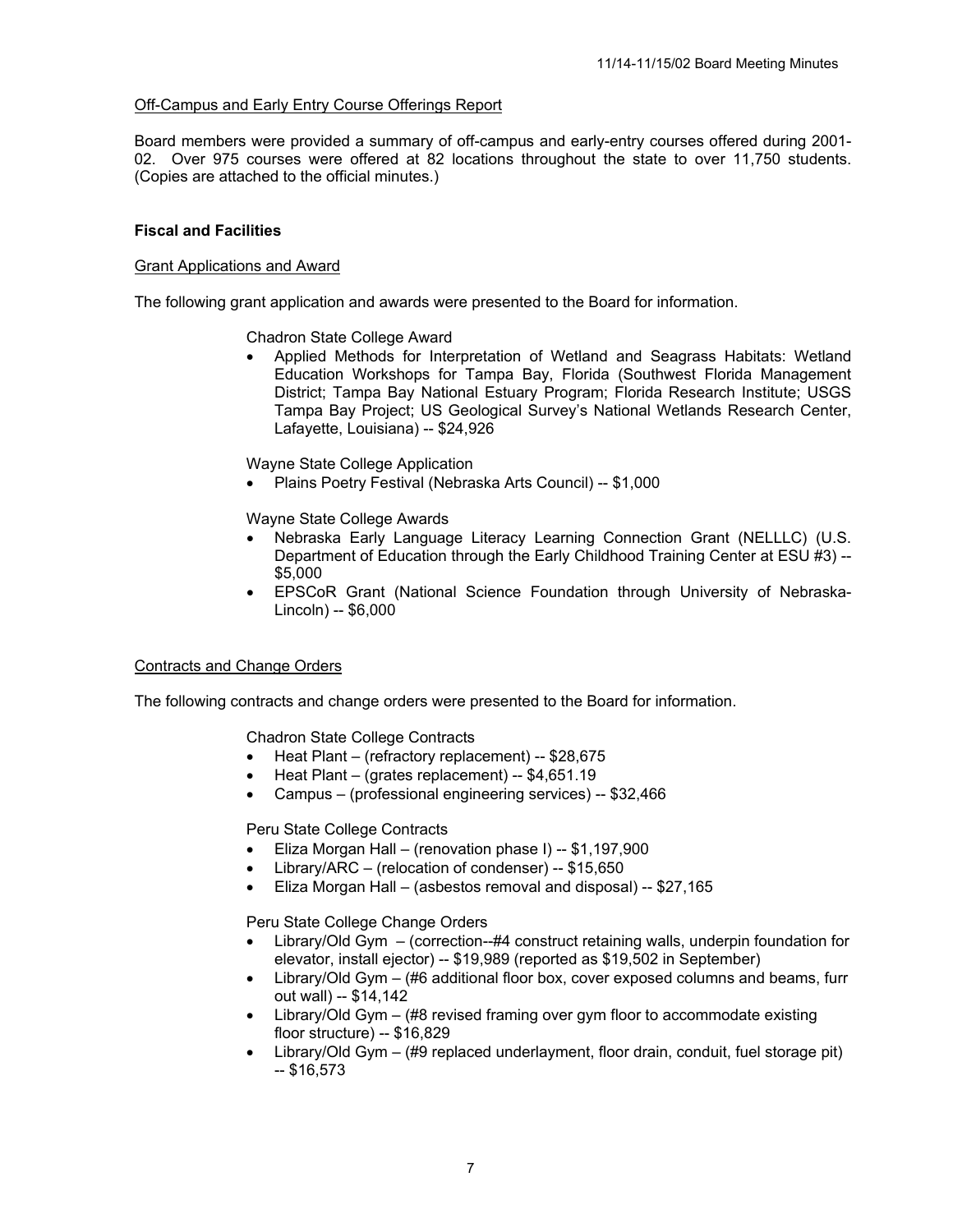Wayne State College Change Orders

- Energy Plant (#4 remove/replace contaminated soil; less deduct fuel oil piping) -- \$2,428
- Terrace Hall (#1 add simulated divided lights in some rooms; deduct for unused contingency) – (\$1,549)
- Humanities Broadcast Studios (#2 additional ceiling panels and painting; less early order discount/lighting) -- \$1,134

### Physical Plant Status Reports

Physical plant status reports from each state college not requiring Board approval were reported for information. (Copies are attached to the official minutes.)

### Capital Construction Progress Reports

The following capital construction progress reports not requiring Board approval were reported for information. (Copies are attached to the official minutes.)

Chadron State College

- Burkhiser Technology Complex Renovation Interim report
- Maintenance Services Building Construction Interim report
- Memorial Hall Renovation Interim report
- Miller Hall Renovation Interim report
- Sandoz High Plains Heritage Center Renovation/Construction Interim report

Peru State College

- Campus Services Building Renovation Final report
- Eliza Morgan Hall Renovation Phase I Interim report
- Hoyt Science Building Renovation Interim report
- Library/Old Gym Renovation Interim report

Wayne State College

- Connell Hall Renovation Final report
- Energy Plant Purchase/Renovation Interim report
- Ramsey Theatre Renovation/Addition Interim report
- Terrace Hall Renovation Final report

### Update on Capital Construction Requests

Changes to the capital construction requests that had been approved by the Board were made at the request of the Coordinating Commission. The Al Wheeler Activity Center project at Peru State College was withdrawn and the Wayne State Maintenance Services Building project building size had been adjusted.

### **MISCELLANEOUS INFORMATION ITEMS**

Board Chair Sheryl Lindau presented past Board Chair Jeff Renner with a gavel in appreciation of his service as Board Chair.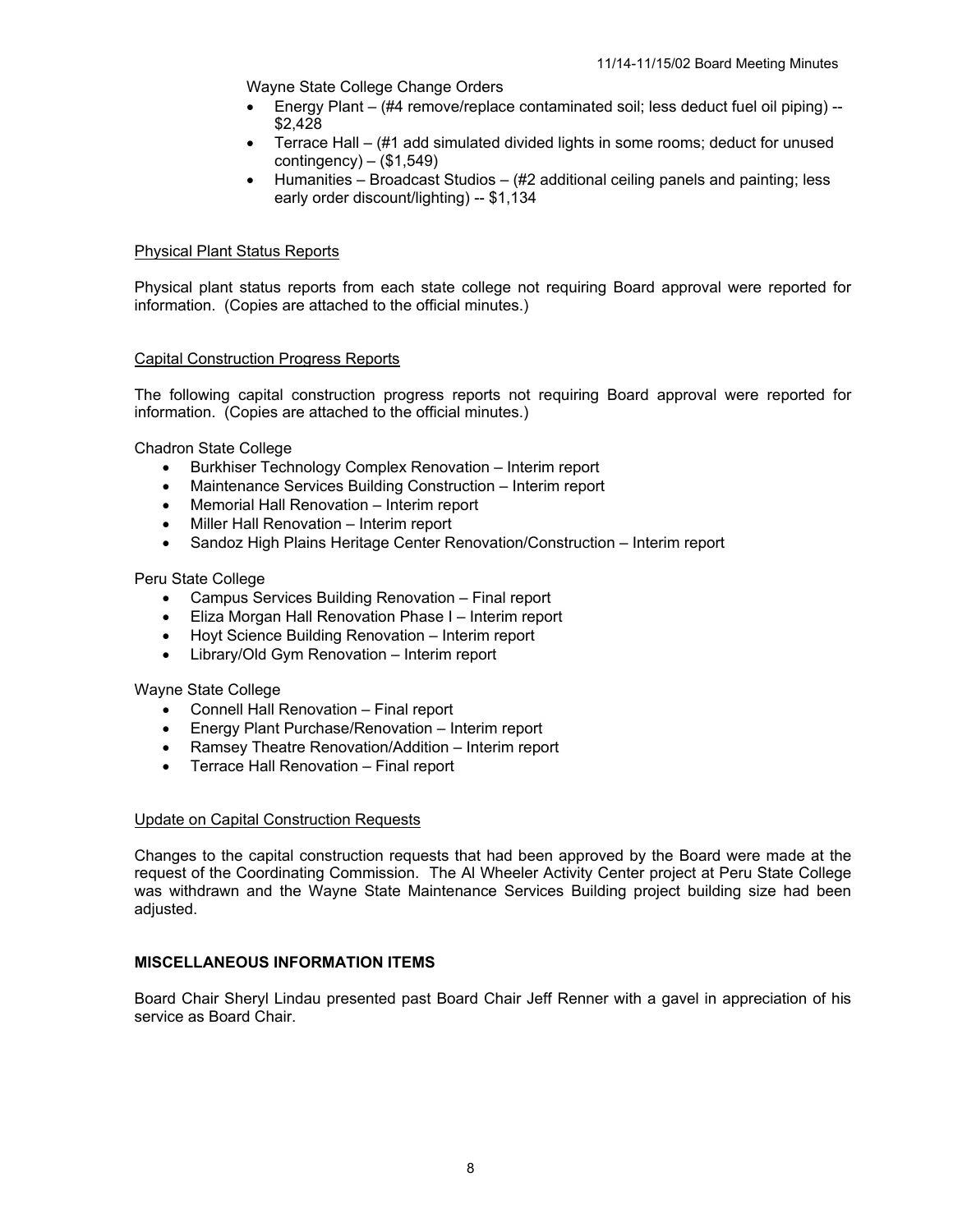# Executive Director's Report

Executive Director Carpenter reported that the Board of Trustees had met to develop goals based on the new strategic planning document. From that meeting, the system office staff is to develop a plan to assure that the NSC is accomplishing its mission statement. The plan will then serve as an internal assessment tool to assure the NSC is reaching its goals.

Executive Director Carpenter distributed information outlining cuts already made to the NSC budget, the impact that level funding would have on the NSC '03-'05 biennium budget, and outlining Nebraska's fiscal problems for the 2001-2003 biennium. He also distributed information regarding the unofficial results of the November 2002 general election.

#### Presidents' Reports

President Johnson reported that Peru State had recently had an "artist in residence" showcasing the Raku method of making pottery and that honors chair, Dr. Sara Crook, had made the first Town-Gown presentation.

President Krepel reported that Chadron State had been recognized in *Newsweek* and *Kaplan* for providing individual attention to their students, and CSC alum, Jim Jacobs was on campus this semester serving as an "executive in residence". He further noted he had recently released his statement on budget cuts that looked more at what needs to be done instead of what Chadron State is currently doing. He also reported he had met with law school deans to discuss collaborative efforts in recruiting minority individuals to law programs.

Vice President Fuller reported on behalf of President Stearns that Wayne State had been hosting several activities, i.e. visiting scholars, a Black & Gold performance, and the Neihardt Laureate Feast. He further noted the Budget Advisory Committee would be forwarding its recommendations for dealing with the budget cuts to President Stearns in the near future. Fuller also distributed the new WSC Viewbook to the Board of Trustees.

### Student Trustees' Reports

Student Trustee Seeba reported many athletic activities were being held with Peru State being represented in the regional volleyball tournament.

Student Trustee Bitner reported that Chadron State had been hosting many drama and musical performances.

Student Trustee Coover's written report was distributed to Board members because she was attending a seminary conference in Chicago.

Trustee Teahon distributed information regarding the announcement of a Chadron State graduate joining a prominent law firm in Lincoln, Nebraska.

Chair Lindau will represent the Board of Trustees at the Wayne State commencement and Trustee Kosman and/or Trustee Teahon will represent the Board of Trustees at the Chadron State commencement.

## **EXECUTIVE SESSION**

Board members convened in Executive Session at 9:10 a.m. to discuss collective bargaining. No action was taken.